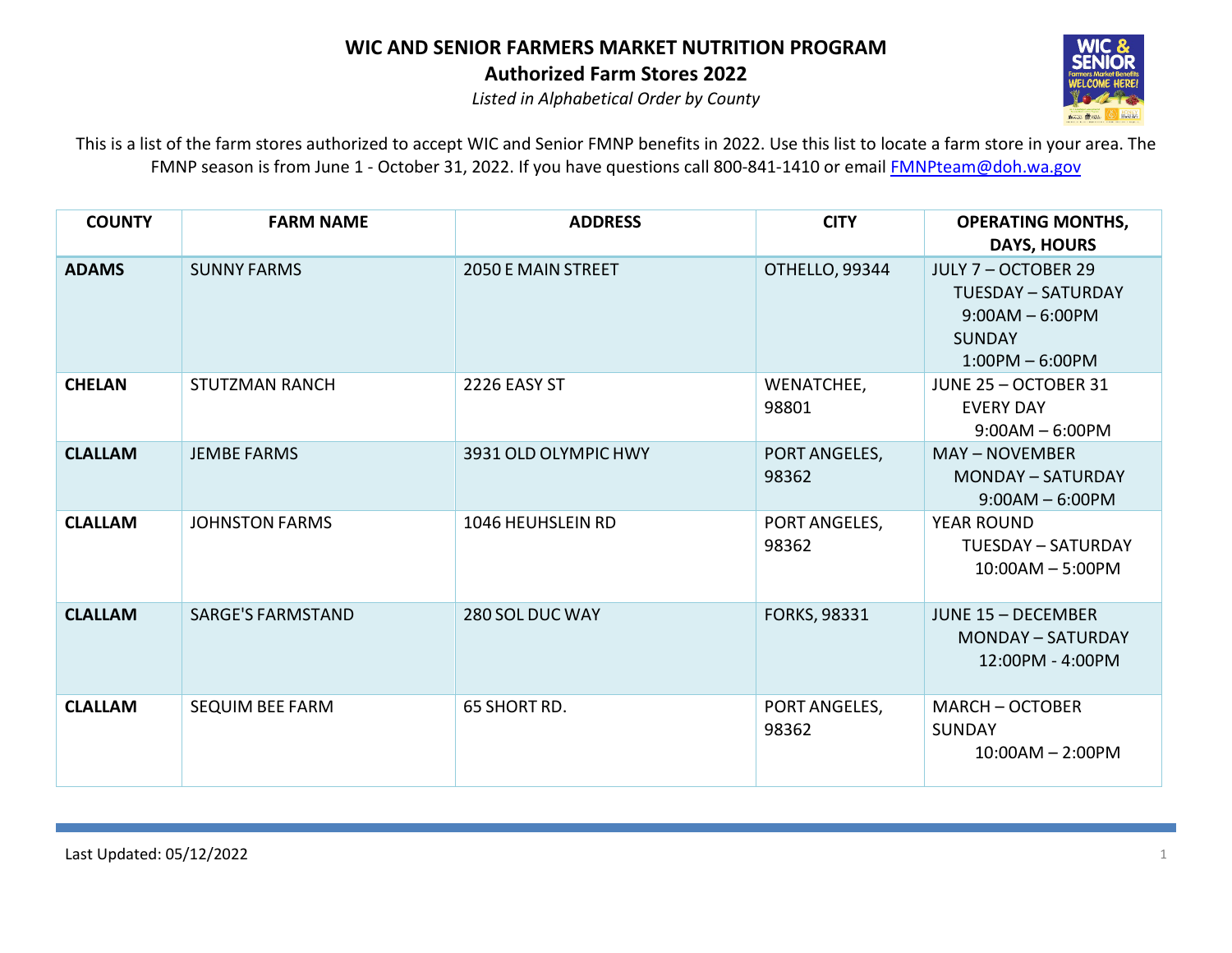

*Listed in Alphabetical Order by County*

| <b>COUNTY</b>   | <b>FARM NAME</b>               | <b>ADDRESS</b>       | <b>CITY</b>                    | <b>OPERATING MONTHS,</b><br><b>DAYS, HOURS</b>                                                                  |
|-----------------|--------------------------------|----------------------|--------------------------------|-----------------------------------------------------------------------------------------------------------------|
| <b>CLARK</b>    | <b>BI-ZI FARMS</b>             | 9504 NE 119TH ST     | VANCOUVER,<br>98662            | <b>APRIL - DECEMBER</b><br><b>MONDAY - SATURDAY</b><br>$9:00AM - 6:00PM$<br><b>SUNDAY</b><br>$10:00AM - 4:00PM$ |
| <b>CLARK</b>    | <b>CGI ORCHARD</b>             | 9608 NE 50TH AVE     | VANCOUVER,<br>98668            | <b>APRIL - DECEMBER</b><br><b>EVERY DAY</b><br>$10:30AM - 5:00PM$                                               |
| <b>CLARK</b>    | <b>GEORGE HOFFMAN FARMS</b>    | 18913 NW 41 AVE      | RIDGEFIELD, 98642              | <b>JUNE - NOVEMBER</b><br><b>EVERY DAY</b><br>$9:00AM - 5:00PM$                                                 |
| <b>CLARK</b>    | <b>NORTH WEST ORGANIC FARM</b> | 17713 NW 61ST AVENUE | RIDGEFIELD, 98642              | MAY-OCTOBER<br><b>EVERY DAY</b><br>$10:00AM - 6:00PM$                                                           |
| <b>CLARK</b>    | SILVER STAR FARMS INC          | 11011 NE 156TH ST    | <b>BRUSH PRAIRIE,</b><br>98606 | MAY-OCTOBER 31<br><b>MONDAY - SATURDAY</b><br>$9:00AM - 5:30PM$                                                 |
| <b>FRANKLIN</b> | LA SANTA FE                    | 481 KEPPS RD         | PASCO, 99301                   | <b>APRIL - OCTOBER 15</b><br><b>SATURDAY</b><br>$9:00AM - 6:00PM$                                               |
| <b>GRANT</b>    | SANTIAGO'S GARDEN              | 8118 HWY 283 N       | EPHRATA, 98823                 | <b>JUNE - NOVEMBER</b><br>MONDAY - SATURDAY<br>$5:00$ PM $-8:00$ PM<br><b>SUNDAY</b><br>$7:00AM - 8:00PM$       |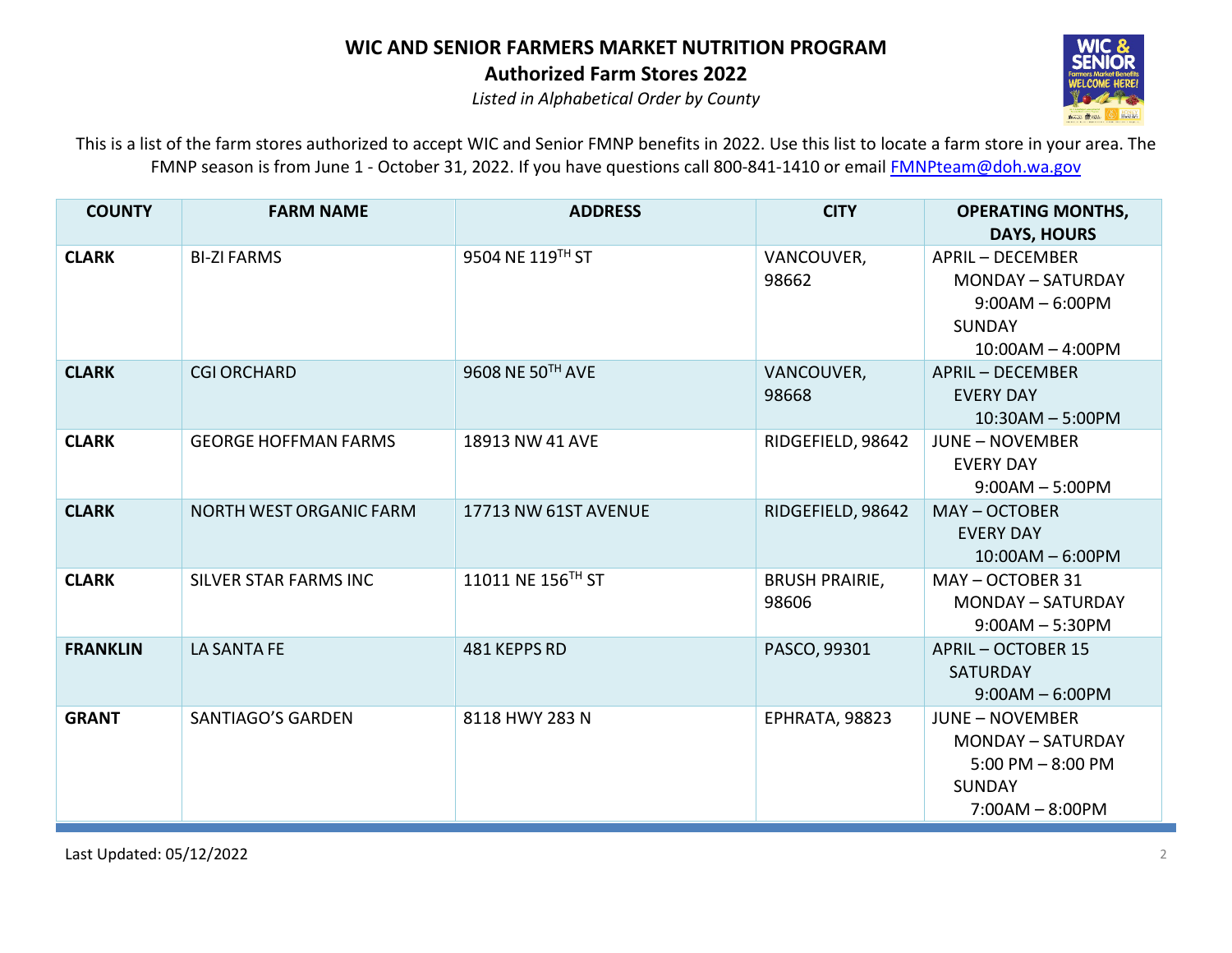

*Listed in Alphabetical Order by County*

| <b>COUNTY</b>       | <b>FARM NAME</b>                                      | <b>ADDRESS</b>            | <b>CITY</b>             | <b>OPERATING MONTHS,</b><br><b>DAYS, HOURS</b>                             |
|---------------------|-------------------------------------------------------|---------------------------|-------------------------|----------------------------------------------------------------------------|
| <b>KING</b>         | <b>STEEL WHEEL</b>                                    | 3700 324TH AVE SE         | <b>FALL CITY, 98024</b> | <b>JUNE - NOVEMBER</b><br>THURSDAY - SATURDAY<br>12:00PM - 5:00PM          |
| <b>KING</b>         | <b>OXBOW FARM &amp; CONSERVATION</b><br><b>CENTER</b> | 10819 HWY 203             | CARNATION, 98014        | <b>YEAR ROUND</b><br><b>EVERY DAY</b><br>$10:00AM - 4:00PM$                |
| <b>KLICKITAT</b>    | <b>KLICKITAT CANYOUN WINERY</b>                       | <b>6 LYLE SNOWDEN RD</b>  | LYLE, 98635             | <b>YEAR ROUND</b><br>WEDNESDAY - SUNDAY<br>$12:00PM - 6:00PM$              |
| <b>LEWIS</b>        | <b>BOISTFORT VALLEY FARM INC.</b>                     | <b>426 BOISFORT RD</b>    | <b>CURTIS, 98538</b>    | JUNE 10 - SEPTEMBER 15<br><b>THURSDAY - SUNDAY</b><br>$3:00$ PM $-5:00$ PM |
| <b>LEWIS</b>        | <b>BURNT RIDGE ORCHARDS</b>                           | <b>432 BURNT RIDGE RD</b> | ONALASKA, 98570         | <b>YEAR ROUND</b><br><b>FRIDAY</b><br>$9:00AM - 5:00PM$                    |
| <b>LEWIS</b>        | <b>RAINY GLEN FARMS</b>                               | 244 MARTIN RD             | <b>GLENOMA, 98336</b>   | <b>YEAR ROUND</b><br><b>TUESDAY - SATURDAY</b><br>$8:00AM - 6:00PM$        |
| <b>OKANOGAN</b>     | <b>TABER FAMILY INVESTMENTS</b>                       | 33349 HWY 97              | OROVILLE, 98844         | MAY - SEPTEMBER 30<br><b>EVERY DAY</b><br>$9:00AM - 5:00PM$                |
| <b>PEND OREILLE</b> | THE ARTFUL FARM                                       | 1781 TURNER RD            | NEWPORT, 99156          | <b>JULY - NOVEMBER</b><br><b>SUNDAY - FRIDAY</b><br>$10:00AM - 6:00PM$     |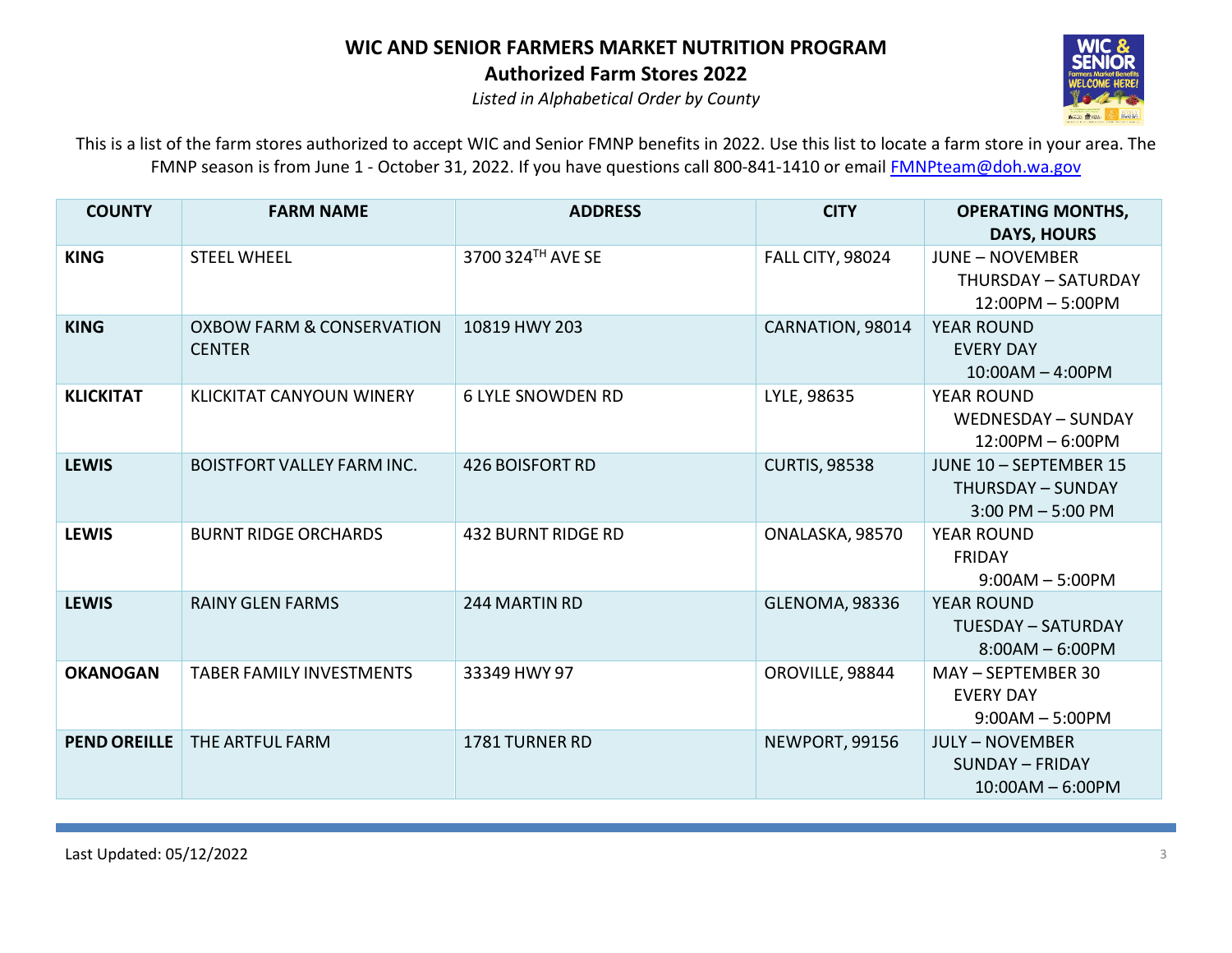

*Listed in Alphabetical Order by County*

| <b>COUNTY</b>    | <b>FARM NAME</b>                  | <b>ADDRESS</b>      | <b>CITY</b>      | <b>OPERATING MONTHS,</b>       |
|------------------|-----------------------------------|---------------------|------------------|--------------------------------|
|                  |                                   |                     |                  | <b>DAYS, HOURS</b>             |
| <b>PIERCE</b>    | <b>SPOONER FARMS</b>              | 9710 SR 162 EAST    | PUYALLUP, 98374  | JUNE 1-OCTOBER 31              |
|                  |                                   |                     |                  | <b>EVERY DAY</b>               |
|                  |                                   |                     |                  | $9:00AM - 5:00PM$              |
| <b>SNOHOMISH</b> | <b>LONG HEARING FARM</b>          | 1110 COMMERCIAL AVE | DARRINGTON,      | <b>MAY - NOVEMBER</b>          |
|                  |                                   |                     | 98241            | <b>EVERY DAY</b>               |
|                  |                                   |                     |                  | $9:30$ AM $- 7:00$ PM          |
| <b>SNOHOMISH</b> | MALTBY PRODUCE MARKETS, INC       | 19523 BROADWAY AVE  | SNOHOMISH,       | <b>YEAR ROUND</b>              |
|                  |                                   |                     | 98296            | <b>EVERY DAY</b>               |
|                  |                                   |                     |                  | $10:00AM - 6:00PM$             |
| <b>SPOKANE</b>   | <b>FRESH CUT FARMS</b>            | 7701 W CROSS CUT RD | DEER PARK, 99006 | <b>JUNE - OCTOBER</b>          |
|                  |                                   |                     |                  | <b>THURSDAY</b>                |
|                  |                                   |                     |                  | $4:30PM - 6:30PM$              |
| <b>SPOKANE</b>   | <b>MONTAGUE HERITAGE FARM LLC</b> | 40415 N MADISON RD  | ELK, 99009       | MAY - SEPTEMBER 15             |
|                  |                                   |                     |                  | <b>MONDAY - THURSDAY</b>       |
|                  |                                   |                     |                  | $10:00AM - 4:00PM$             |
| <b>STEVENS</b>   | <b>FRONT PORCH FARM</b>           | 896 HWY 395 SOUTH   | ADDY, 99101      | <b>JUNE - DECEMBER</b>         |
|                  |                                   |                     |                  | <b>TUESDAY, THURSDAY &amp;</b> |
|                  |                                   |                     |                  | SATURDAY                       |
|                  |                                   |                     |                  | $12:0PM - 5:30PM$              |
| <b>THURSTON</b>  | <b>BLACK RIVER BLUES</b>          | 17132 MOON RD SW    | ROCHESTER, 98579 | <b>JULY-AUGUST</b>             |
|                  |                                   |                     |                  | <b>EVERY DAY</b>               |
|                  |                                   |                     |                  | $10:00AM - 6:00PM$             |
| <b>THURSTON</b>  | HIVE 5 BEES LC                    | 10020 HWY 12 SW     | ROCHESTER, 98579 | <b>YEAR ROUND</b>              |
|                  |                                   |                     |                  | <b>TUESDAY - SUNDAY</b>        |
|                  |                                   |                     |                  | $9:00AM - 5:00PM$              |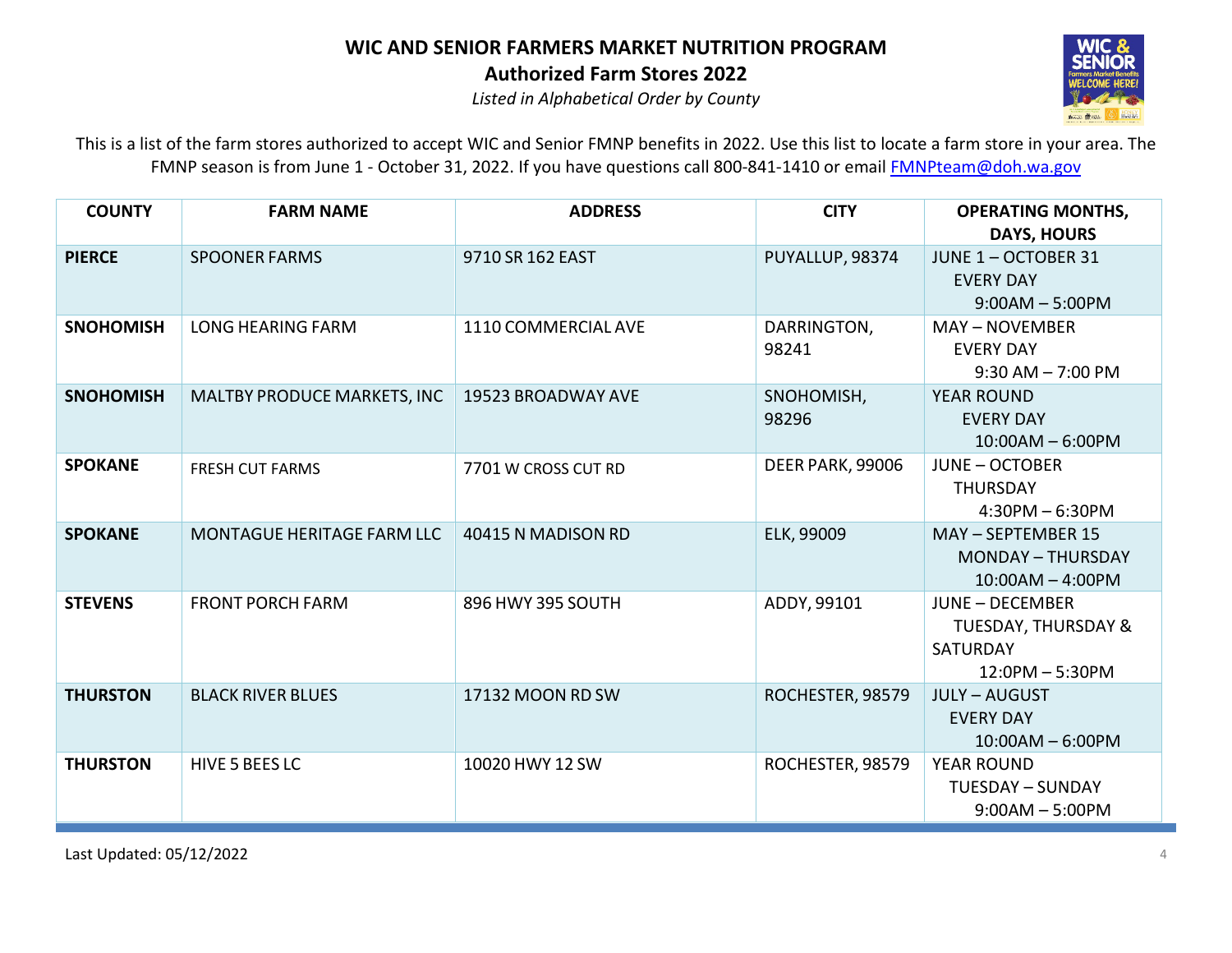

*Listed in Alphabetical Order by County*

| <b>COUNTY</b>   | <b>FARM NAME</b>                            | <b>ADDRESS</b>                  | <b>CITY</b>           | <b>OPERATING MONTHS,</b><br><b>DAYS, HOURS</b>                                                               |
|-----------------|---------------------------------------------|---------------------------------|-----------------------|--------------------------------------------------------------------------------------------------------------|
| <b>THURSTON</b> | LATTIN'S COUNTRY CIDER MILL &<br>FARM, INC  | 9402 RICH RD SE                 | OLYMPIA, 98501        | <b>JUNE - OCTOBER</b><br><b>MONDAY - SATURDAY</b><br>$9:00AM - 5:30PM$<br><b>SUNDAY</b><br>$9:00AM - 4:00PM$ |
| <b>THURSTON</b> | <b>SPOONER BERRY FARMS</b>                  | 3327 YELM HYW                   | OLYMPIA, 98513        | MID JUNE - AUGUST<br><b>EVERY DAY</b><br>$9:00AM - 4:00PM$                                                   |
| <b>WHATCOM</b>  | <b>CLOUD MOUNTAIN FARM</b><br><b>CENTER</b> | 6906 GOODWIN RD                 | <b>EVERSON, 98247</b> | <b>JULY - OCTOBER</b><br>THURSDAY - SUNDAY<br>$10:00AM - 5:00PM$                                             |
| <b>YAKIMA</b>   | <b>AHTANUM BERRY PATCH</b>                  | 2811 S 74TH AVE                 | YAKIMA, 98903         | <b>YEAR ROUND</b><br>WEDNESDAY - SUNDAY<br>$10:00AM - 6:00PM$                                                |
| <b>YAKIMA</b>   | DAGDAGAM FARM AND<br><b>PRODUCE</b>         | 4640 LATERAL A RD               | <b>WAPATO, 98951</b>  | <b>MARCH - NOVEMBER</b><br><b>EVERY DAY</b><br>$7:30AM - 7:30PM$                                             |
| <b>YAKIMA</b>   | JOHNSON ORCHARDS FRUIT, LLC                 | 4906 SUMMITVIEW AVE             | YAKIMA, 98908         | <b>YEAR ROUND</b><br><b>TUESDAY - SATURDAY</b><br>$9:00AM - 5:00PM$                                          |
| <b>YAKIMA</b>   | POCHOTES GOODIE BOX                         | <b>1531 WENDELL PHILLIPS RD</b> | SUNNYSIDE, 98944      | MAY 5 - NOVEMBER 10<br><b>MONDAY - FRIDAY</b><br>$9:00AM - 6:00PM$                                           |